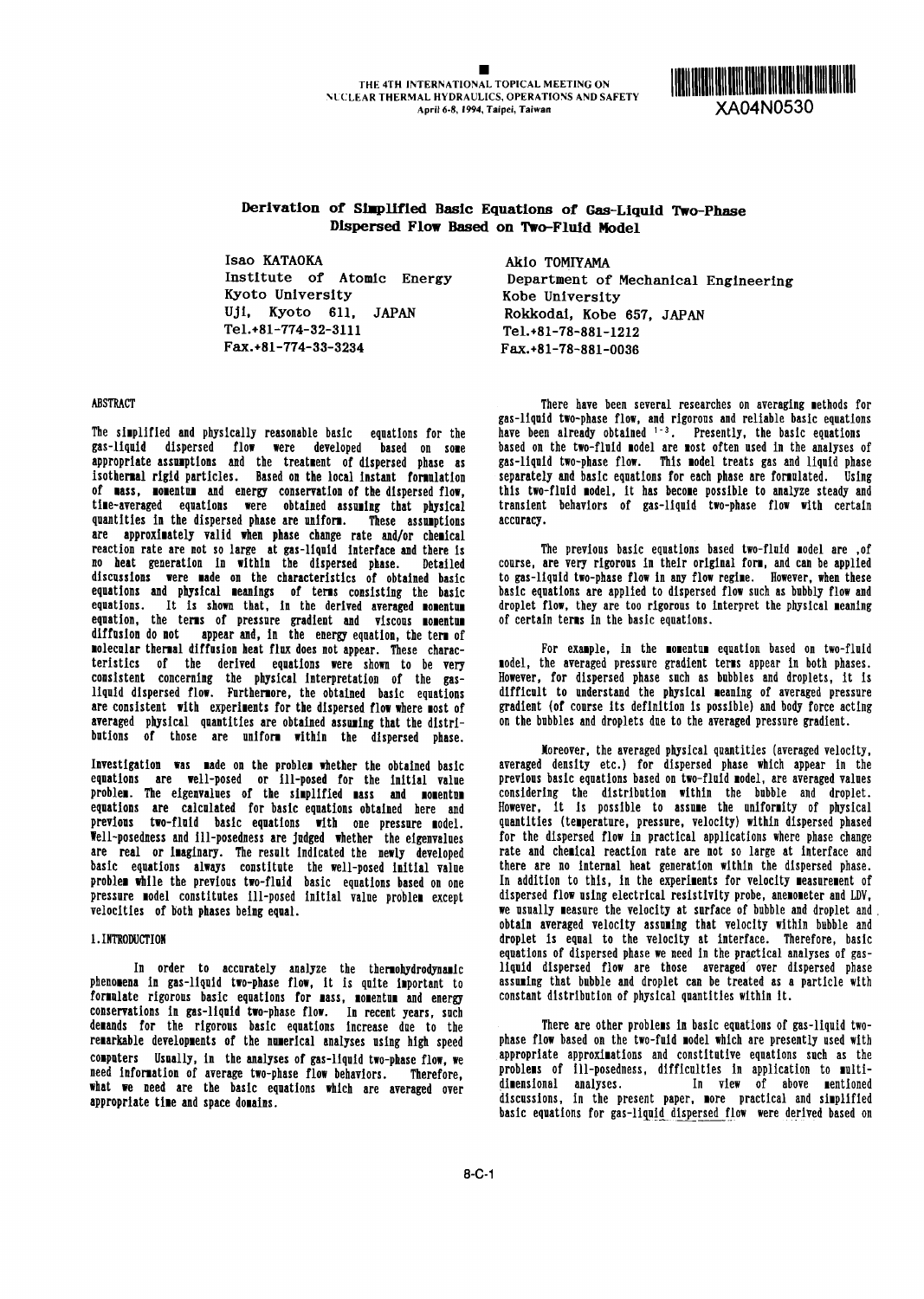the two-fluid model assuming that bubble and droplet can be treated as These assumptions are considered to be valid for gas-liquid dispersed<br>a particle with uniform physical quantities within it. Furthermore, flow where ph a particle with uniform physical quantities within it. Furthermore, flow where phase change rate and chemical reaction rate are not so<br>investigation was made on the problem whether the obtained basic large at interface and Investigation was made on the problem whether the obtained basic equations are well-posed or ill-posed as an Initial value problem. the dispersed phase. For pressure field within the dispersed phase,

here. Recently, more detailed analyses of two-phase flow are following equation (see Appendix). required for the safety and performance of various Industrial equipments. For this purpose, more accurate constitutive equations become needed. Along with experiments, numerical simulation for become heeued. Along with experiments, humerical simulation for Similarly, for heat flux field within the dispersed phase, we consider<br>and constitutive counting winneries ery useful method for obtaining the heat flux at ga such constitutive equations – Numerical simulation of each droplet or – the heat flux at gas-liquid interface and a<br>habble in isgrangian schome became possible due to the progresses in – – Within each dispersed phase which bubble in Lagrangian scheme become possible due to the progresses in numerical method and computer capacity. However, in the previous  $-div(\sigma_i) = -q_i \cdot \sigma_i \sigma_i$ basic equations based on two-fluid model, dispersed phase is also treated as continuous fluid. Therefore, It Is not easy to apply the created as continuous fiurd. Therefore, it is not easy by Lagrangian Here, a<sub>i</sub> is local instant interfacial area concentration <sup>2</sup> and  $n_i$ <br>constitutive equations for dispersed phase obtained by Lagrangian is outward unit analyses to the two-fluid model basic equations. The present study is outward unit normal vector<br>is a part of such project for more detailed analyses of gas-liquid is value at gas-liquid interface. Is a part of such project for more detailed analyses of gas-liquid value at gas-liquid interface.<br>Ime-phase flow in corporation with Lagrangian simulation of bubbles . Averaging Eqs.(1) through (3) for time interval T usin two-phase flow in corporation with Lagrangian simulation of bubbles

 $=\phi_d(-\text{grad }P_d+\text{div }\tau_d+\rho_d\mathbf{g})$ 

conservations for dispersed phase are considered. Averaged basic equations for continuous phase (liquid phase In bubbly flow, gas phase In droplet flow) are same as those obtained previously <sup>1-3</sup>. Averaged basic equations of gas-liquid two-phase flow are obtained by averaged basic equations of gas-riduid two-phase from are obtained by Here,  $a_k$  is volumetric fraction of each phase given by averaging local instant basic equations <sup>2</sup> which are given by

$$
f_{\rm{max}}
$$

$$
\phi_d[\frac{\partial}{\partial t} \{ \rho_d (E_d + \frac{1}{2} v_d^2) \} = \frac{1}{T} \sum_{j=1}^T \frac{\rho_{d(i)} u_d v_j \{ \sigma_{d(i)} \} \{ \sigma_{d(i)} \} \}}{|\mathbf{R}_{d(i)} \cdot \mathbf{v}_{ij}|} \qquad (14)
$$
\n
$$
= \phi_d \{-\text{div}(\rho_d (E_d + \frac{1}{2} v_d^2) v_d) \} \qquad \text{(nocentu)}
$$
\n
$$
= \phi_d \{-\text{div}(\rho_d v_d - \text{div}(\rho_d v_d) \} \qquad (3)
$$
\n
$$
= -\text{div}(\alpha_d \rho_d v_{dm} v_{dm}) \qquad (4)
$$
\n
$$
= -\text{div}(\alpha_d \rho_d v_{dm} v_{dm}) \qquad (5)
$$

Here, suffix d denotes dispersed phases and  $\phi_0$  is the characteristic function of dispersed phase which gives unity where dispersed phase exists and otherwise gives zero <sup>2</sup>.

Averaging Eqs.(1) through (3) for the time interval T, we obtain time averaged basic equations for dispersed phase. In (energy) averaging, we assume that physical quantities are uniform within each dispersed phase (within each bubble and droplet). This can be given by following relations.

$$
\operatorname{div}(\rho_{\ell} \mathbf{v}_{\ell}) = 0 \qquad \qquad (4) \qquad \qquad \mathbf{v}_{\ell} \mathbf{v}_{\ell} \mathbf{v}_{\ell}
$$

$$
\operatorname{div}\left(\rho_{\ell}\mathbf{v}_{\ell}\mathbf{v}_{\ell}\right)=0\qquad \qquad (5)\qquad \qquad -\frac{1}{\pi}\sum_{i=1}^{n}\frac{q_{\ell}u_{i}\mathbf{v}_{i}}{n}
$$

$$
\operatorname{div} \tau_{d} = 0 \qquad \qquad (2)
$$

$$
\operatorname{div} \{ \rho_a (E_t + (1/2) \mathbf{v}_a^2) \mathbf{v}_a \} = 0
$$
\n
$$
(7)
$$
\n
$$
\mathbf{T} \stackrel{\mathbf{A}}{=} \mathbf{T}
$$

$$
\text{div}\left(P_{\ell}\mathbf{v}_{\ell}\right)=0\tag{8}
$$

$$
\operatorname{div} \left( \tau_{d} \cdot \boldsymbol{v}_{d} \right) = 0 \tag{9}
$$

we consider the force at the gas-liquid interface and assume uniform<br>pressure within each dispersed phase. This is expressed by the Finally, one of the application of present study Is mentioned pressure within each dispersed phase. This is expressed by the

$$
grad P_d = -P_{di} \pi_{di} a_i \tag{10}
$$

$$
-div (q_{i}) = -q_{i} \cdot n_{i} a_{i}
$$
 (11)

and droplets. mentioned relations (Eqs.(4) through (11)) and averaging method for differential terms Including gas-lIqn1d Interfaces within **time** 2. DERIVATION OF AVERAGED BASIC EQUATIONS BASED ON TWO-FLUID MODEL interval T<sup>2</sup>, we obtain time averaged basic equations for dispersed phase for practical use. We denote time averaging for time interval Here, averaged basic equations of mass, momentum and energy T by - hereafter. Furthermore, we define phasic averaging of each<br>stions for dispersed phase are considered averaged basic - phase which is given by

$$
\overline{A_k} = \overline{\phi_k A_k}/\alpha_k
$$
 (Phase) (12)

(lass)  $\phi_d\left\{\frac{\partial \rho_d}{\partial t} + \text{div} \left( \rho_d v_d \right) \right\} = 0$  (13)

(momentum)  $\partial$  (momentum)  $\partial$   $\partial$  averaged basic equations for dispersed phase which are given by  $\phi_d\{\frac{\partial}{\partial t}(\rho_d v_d) + \text{div}(\rho_d v_d v_d)\}$  averagiven by  $($ **n**ass)

$$
= \phi_d \left( -\text{grad } P_d + \text{div } \tau_d + \rho_d \mathcal{E} \right)
$$
\n
$$
\phi_d \left[ \frac{\partial}{\partial t} \left( \rho_d (E_d + \frac{1}{2} \mathbf{v}_d^2) \right) \right]
$$
\n
$$
\phi_d \left[ \frac{\partial}{\partial t} \left( \rho_d (E_d + \frac{1}{2} \mathbf{v}_d^2) \right) \right]
$$
\n
$$
\tag{14}
$$

$$
\frac{\partial}{\partial t} \left( \alpha_d \overrightarrow{\rho_d} \overrightarrow{v_{dm}} \right) + \text{div} \left( \alpha_d \overrightarrow{\rho_d} \overrightarrow{v_{dm}} \overrightarrow{v_{dm}} \right)
$$
\n
$$
= - \text{div} \left( \alpha_d \overrightarrow{\rho_d} \overrightarrow{v_{dm}} \overrightarrow{v_{dm}} \right)
$$
\n
$$
+ \alpha_d \overrightarrow{\rho_d} \overrightarrow{g} - \frac{1}{T} \sum_{j=1}^N \frac{P_{dij} \overrightarrow{n_{dij}}}{|\overrightarrow{n_{dij} \cdot v_{ij}|}}
$$
\n
$$
+ \frac{1}{T} \sum_{j=1}^N \frac{p_{dij} \overrightarrow{n_{dij} \cdot v_{ij}}}{|\overrightarrow{n_{dij} \cdot v_{ij}|}}
$$
\n(15)

*N* (6) + 1 'V *P dii Xdmi'(Vit \_Vdid Edii*

Here. N denotes the number of interfaces passing a measuring point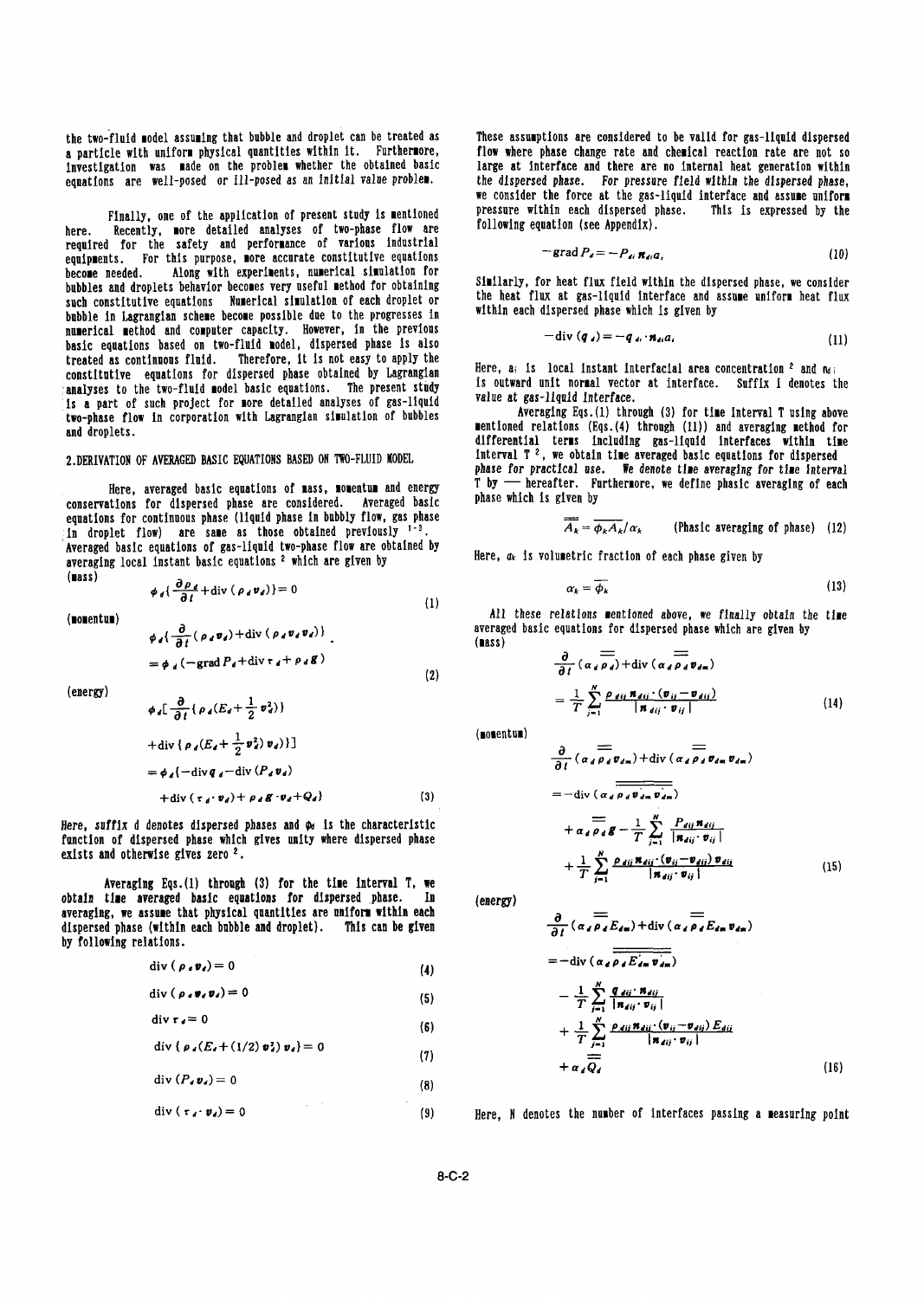within time interval T and suffix j denotes j th interface. vi is velocity of interface. Mass averaged quantities and fluctuating quantities are defined by

$$
v_{\ell m} = \rho_{\ell} v_{\ell} / \rho_{\ell} \tag{17}
$$

$$
\frac{\partial f}{\partial t} \mathbf{v}_e \mathbf{v}_e = \frac{\partial f}{\partial t} \mathbf{v}_e \mathbf{v}_{e\mathbf{m}} \mathbf{v}_{\mathbf{c\mathbf{m}}} + \mathbf{u} \mathbf{v} \left( \alpha_e \rho_e \mathbf{v}_{e\mathbf{m}} \right) + \mathbf{u} \mathbf{v} \left( \alpha_e \rho_e \mathbf{v}_{e\mathbf{m}} \right) + \mathbf{u} \mathbf{v} \left( \alpha_e \rho_e \mathbf{v}_{e\mathbf{m}} \right) + \mathbf{u} \mathbf{v} \left( \alpha_e \rho_e \mathbf{v}_{e\mathbf{m}} \right) + \mathbf{u} \mathbf{v} \left( \alpha_e \rho_e \mathbf{v}_{e\mathbf{m}} \right) + \mathbf{u} \mathbf{v} \left( \alpha_e \rho_e \mathbf{v}_{e\mathbf{m}} \right) + \mathbf{u} \mathbf{v} \left( \alpha_e \rho_e \mathbf{v}_{e\mathbf{m}} \right) + \mathbf{u} \mathbf{v} \left( \alpha_e \rho_e \mathbf{v}_{e\mathbf{m}} \right) + \mathbf{u} \mathbf{v} \left( \alpha_e \rho_e \mathbf{v}_{e\mathbf{m}} \right) + \mathbf{u} \mathbf{v} \left( \alpha_e \rho_e \mathbf{v}_{e\mathbf{m}} \right) + \mathbf{u} \mathbf{v} \left( \alpha_e \rho_e \mathbf{v}_{e\mathbf{m}} \right) + \mathbf{u} \mathbf{v} \left( \alpha_e \rho_e \mathbf{v}_{e\mathbf{m}} \right) + \mathbf{u} \mathbf{v} \left( \alpha_e \rho_e \mathbf{v}_{e\mathbf{m}} \right) + \mathbf{u} \mathbf{v} \left( \alpha_e \rho_e \mathbf{v}_{e\mathbf{m}} \right) + \mathbf{u} \mathbf{v} \left( \alpha_e \rho_e \mathbf{v}_{e\mathbf{m}} \right) + \mathbf{u} \mathbf{v} \left( \alpha_e \rho_e \mathbf{v}_{e\mathbf{m}} \right) + \mathbf{u} \mathbf{v} \left( \alpha_e \rho_e \mathbf{v}_{e\mathbf{m}} \right) + \mathbf{u} \mathbf{v} \left( \alpha_e \rho_e \mathbf{v}_{e\mathbf{m}} \right) + \mathbf
$$

$$
E_{d_m} = \overline{\rho_d E_d / \rho_d} = -\text{grad} \left( \alpha_c P \right) - \text{div} \left( \alpha_c \rho_c \overline{v_{cm} v_{cs}} \right)
$$

$$
\frac{\overline{\rho_d E_d v_d}}{\rho_d E_d v_d} = \frac{\overline{\rho_d (E_d - E_{dm})(v_d - v_{dm})}}{\rho_d E_d v_d}
$$
 (20)

In obtaining Eq.(16), we assumed that kinetic energy is negligible compared wth thermal energy.

The right hand side of Eq.(14) corresponds to interfacial mass transfer term (phase change rate) which is rewritten by

$$
\frac{1}{T}\sum_{j=1}^{N}\frac{\rho_{dij}\mathbf{R}_{dij}\cdot(\mathbf{v}_{ij}-\mathbf{v}_{dij})}{\|\mathbf{R}_{dij}\cdot\mathbf{v}_{ij}\|}=\dot{m}_d\overline{a}_i
$$
\n(21)

where  $\mathring{\mathbf{n}}_d$  is phase change rate of dispersed phase (evaporation, condensation) per nit Interfacial area. The third term In the right hand side of Eq.(15) represents interfacial momentum transport  $=-\text{div}(a_e\overrightarrow{\rho_eE_{cm}v_{cm}})+\text{div}(a_e\overrightarrow{q_e})$ term due to the pressure distribution around bubble and droplet. More concretely, it corresponds to buoyancy force, drag force, transverse lift force (such as Magnus force etc.) and virtual mass force. It can be rewritten by

$$
\frac{1}{T} \sum_{j=1}^{R} \frac{P_{dij} \pi_{dij}}{|\pi_{dij} \cdot \mathbf{v}_{ij}|} \n= -\alpha_d (\alpha_d \overrightarrow{\rho_d} + \alpha_c \overrightarrow{\rho_c}) g \n- C_D(1/2) \overrightarrow{\rho_c} (\mathbf{v}_{cn} - \mathbf{v}_{dn})^2 \overrightarrow{a_i} \n- C_T \overrightarrow{\rho_c} (\mathbf{v}_{cn} - \mathbf{v}_{dn}) \text{grad } \mathbf{v}_{cn} \n+ C_{VMP} \overrightarrow{b_c} \{ \frac{D_d}{Dt} (\mathbf{v}_{dn} - \mathbf{v}_{cn}) \}
$$
\n(22)

The fourth term in the right hand side of Eq.(15) corresponds to the interfacial momentum transport due to phase change, that is  $\alpha$ 

$$
\frac{1}{T} \sum_{j=1}^{N} \frac{\rho_{dij} \mathbf{n}_{dij} \cdot (\mathbf{v}_{ij} - \mathbf{v}_{dij}) \mathbf{v}_{dij}}{\left| \mathbf{n}_{dij} \cdot \mathbf{v}_{ij} \right|} = \dot{\mathbf{m}}_{d} \mathbf{v}_{di} \overline{a}_{i}
$$
\n(23)

**adPdEd.**  $\alpha_dP_dE_d = \frac{1}{T} \sum_{i=1}^{T} (t_{2j} - t_{2j-1}) P_{di,2j-1} E_{di,2j-1}$  (32)<br>
1 (Eq.(16) represents the interfacial energy transport term Here, t<sub>2j-1</sub> and t<sub>2j</sub> are the times when the j th dispersed phase equation (Eq.(16)) represents the interfacial energy transport term Here, t2j-i and t2j are the times when the j th dispersed phase<br>due to the temperature gradient at interface and given in the form of arrives and departs due to the temperature gradient at interface and given in the form of interfacial heat transfer term which is given by ÷

$$
-\frac{1}{T}\sum_{i=1}^{N}\frac{q_{\textit{dij}}\cdot\boldsymbol{n}_{\textit{dij}}}{|\boldsymbol{n}_{\textit{dij}}\cdot\boldsymbol{v}_{ij}|} = -h_i(T_{\textit{cm}}-T_{\textit{dm}})\overline{a_i} \qquad (24)
$$

averaged temperatures of continuous and dispersed phase respectively. The third term in the right hand side of Eq.(16) corresponds to phase Is Interfacial velocity of dispersed phase and velocity wIhtIn interfacial energy transport term due to phase change which is rewritten by

$$
\frac{1}{T}\sum_{j=1}^{N}\frac{\rho_{dij}\,\mathbf{n}_{dij}\cdot(\mathbf{v}_{ij}-\mathbf{v}_{dij})\,E_{dij}}{|\mathbf{n}_{dij}\cdot\mathbf{v}_{ij}|}=\dot{\mathbf{m}}_{d}\,E_{di}\overline{a_{i}}
$$
\n(25)

On the other hand, basic equations for continuous phase are given by following equations based on the previous researches  $1-3$ .

$$
\frac{\partial}{\partial t} (\alpha_{\epsilon} \overline{\rho_{\epsilon}}) + \text{div} (\alpha_{\epsilon} \overline{\rho_{\epsilon}} v_{\epsilon m}) = \dot{m}_{\epsilon} \overline{a_{i}}
$$
\n(26)

$$
\frac{\partial}{\partial t} (\alpha_{c} \rho_{c} v_{cm}) + \text{div} (\alpha_{c} \rho_{c} v_{cm} v_{cm})
$$
\n
$$
= -\text{grad} (\alpha_{c} P) - \text{div} (\alpha_{c} \rho_{c} \overline{v_{cm} v_{cm}})
$$
\n
$$
+ \text{div} (\alpha_{c} \overline{r_{c}}) + \alpha_{c} \overline{\rho_{c}} g + m_{c} v_{cm} \overline{a_{i}}
$$
\n
$$
- C_{D} (1/2) \overline{\rho_{c}} (\nu_{dm} - \nu_{cm})^{2} \overline{a_{i}}
$$
\n
$$
- C_{F} \overline{\rho_{c}} (\nu_{dm} - \nu_{cm}) \text{grad} v_{cm}
$$
\n
$$
+ C_{VM} \overline{\rho_{c}} \left\{ \frac{D_{d}}{Dt} (\nu_{cm} - \nu_{cm}) \right\}
$$
\n
$$
\frac{\partial}{\partial t} (\alpha_{c} \overline{\rho_{c}} E_{cm}) + \text{div} (\alpha_{c} \overline{\rho_{c}} E_{cm} v_{cm})
$$
\n
$$
= - \text{div} (\alpha_{c} \overline{\rho_{c}} E_{cm}) + \text{div} (\alpha_{c} \overline{\rho_{c}} E_{cm} v_{cm})
$$
\n
$$
= - \text{div} (\alpha_{c} \overline{\rho_{c}} E_{cm}) + \text{div} (\alpha_{c} \overline{\rho_{c}} E_{cm} v_{cm})
$$
\n
$$
= - \text{div} (\alpha_{c} \overline{\rho_{c}} E_{cm}) + \text{div} (\alpha_{c} \overline{\rho_{c}} E_{cm} v_{cm})
$$

$$
+ \dot{m}_\epsilon \overrightarrow{E_{\epsilon i} a_i} - h_i (T_{d_m} - T_{\epsilon_m}) \overrightarrow{a_i} + \alpha_d \overrightarrow{Q_d}
$$
\n(28)

## 3. CHARACTERISTICS OF BASIC EQUATIONS FOR DISPERSED PHASE

The basic equations of dispersed phase in gas-liquid two-phase *=-a d(ad Pd+ a, P<sub>s</sub>) g flow based on simplified assumptions obtained in previous sections* have some characteristics In the physical Interpretation of their terms which are described below.

> The averaged physical quantities of dispersed phase in the present equations are defined using the values at the interface due to the assumption of uniform distribution in each dispersed phase. For *D* example, some averaged quantities are defined by following equations.

$$
\alpha_d = \frac{1}{T} \sum_{j=1}^{N/2} (t_{2j} - t_{2j-1})
$$
\n(29)

$$
\sum_{\ell \neq \ell} \frac{1}{\rho_{\ell}} \sum_{j=1}^{N/2} (t_{2j} - t_{2j-1}) \rho_{\ell, 2j-1}
$$
 (30)

$$
\alpha_d \overrightarrow{\rho}_d \mathbf{v}_{dm} = \frac{1}{T} \sum_{j=1}^{N/2} (t_{2j} - t_{2j-1}) \rho_{di,2j-1} \mathbf{v}_{di,2j-1}
$$
(31)

$$
\overline{H}_d \overline{P}_d E_{dn} = \frac{1}{T} \sum_{j=1}^{N/2} (t_{2j} - t_{2j-1}) \rho_{di, 2j-1} E_{di, 2j-1}
$$
(32)

For example, speaking of velocity, the averaged velocity defined Eq.(32) Is given by only the interfacial velocities when the bubbles and droplets passes the measuring probe. This averaged value well corresponds to the actual velocity measurements in the experiments. In the practical measurements of velocity of dispersed phase, we where h<sub>i</sub> is interfacial heat transfer coefficient and  $T_{\rm ch}$  and  $T_{\rm ch}$  are usually use electrical resisitvity probe, anemometer, and laser averaged temperatures of continuous and dispersed phase respectively. doppl the dispersed phase is assumed to be equal to the interfacial vellocity. Therefore, the measured averaged velocity (and other velocity. properties) of dispersed phase is well represented by Eqs.(29) through <sup>1</sup>*PdijXdii'\*jVdij)Edi* (32). Therefore, when we compare the experiment with analysis in *=Md Ediaj* dispersed gas-liquid two-phase flow in detail, the present basic equations are much more appropriate in regard to consistency between<br>measured and predicted values.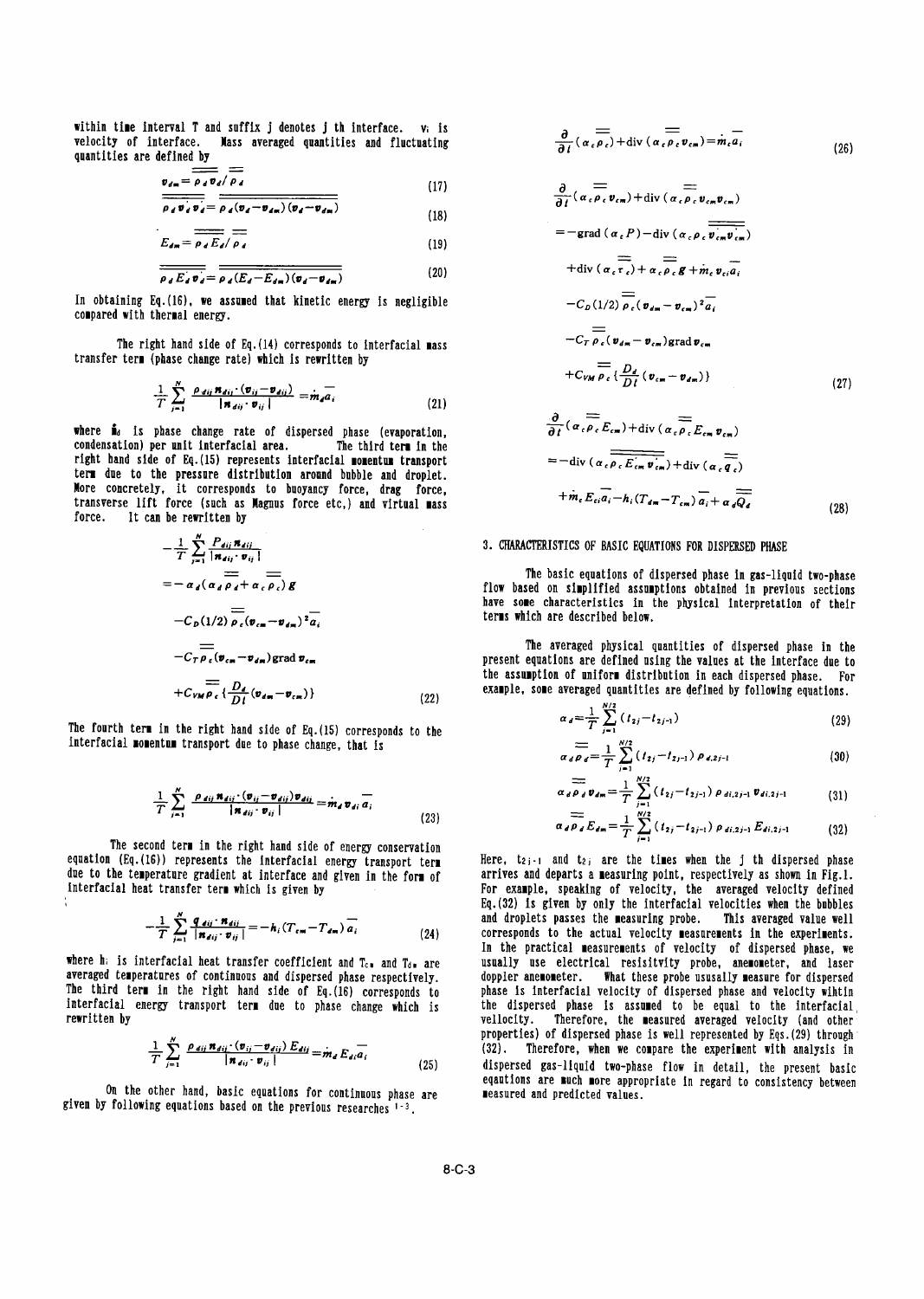

In the momentum equation of dispersed phase, Eq.(15), the modmetum equation in the present basic equation averaged pressure gradient term does not appear which Is *one* of the In Lagrangian simulation of droplet, the eaution of motion most characteristic difference from previous equations. Although for each droplet is given by dispersed phase (bubble and droplet) consists of continuous fluid, each dispersed phase (bubble and droplet) does not connected each<br>other. Therefore, it is difficult to interpret the force exerted on Therefore, it is difficult to interpret the force exerted on  $\ell$ dispersed phase due to the averaged pressure gradient of dispersed phase unlike continuous phase. Of course, there exists an where, V<sub>d</sub> and Ad are volume-and-projected area-of-each-droplet and C<sub>D</sub>'<br>interaction-between-dispersed-phases. However, it is-considered-that the drag coefficient interaction between dispersed phases. However, it is considered that is drag coefficient of single droplet. Here, for simplicity, the<br>dispersed phases interact each other not directly but through the service pointeractive dispersed phases interact each other not directly but through the main interacting force is assumed to be the drag force acting *on* the In gas-liquid two-phase flow where the particle droplet. concentration Is not so high, it is reported that the similar basic equations to the present ones was obtained in which pressure gradient<br>
tow, we consider averaging Eq.(33) in appropriate control term does not appear in the momentum equation of dispersed phase volume containing N droplet. The droplet population balance in the (solid particle phase)  $4.5$ .<br>control volume is given by<br>control volume is given by

Such feature of **momentum** equation of dispersed phase (no averaged pressure gradient term) makes averaged pressure nodeling in two-fluid model much easier. In the previous two-fluid model where Averaging Eq.(33) for N droplets in the control volume under the dispersed and continuous phases are treated as continuous fluid, there condition of Eq.(34), we approximately obtain appear averaged pressure gradient terms In omentum equations of both phases. Therefore, in order to get the closure relation, we need modeling of the relation between averaged pressures of both phases.<br>Usually, the averaged pressures are assumed to be equal. However. Usually, the averaged pressures are assumed to be equal. this assumption causes the *ill-posed problem which is still serious* and unresolved problem in two-fluid model  $6$ . On the other hand, in the present equations, the averaged pressure gradient term does not (35) appear in the dispersed phase momentum equation but appears only in the continuous phase equation. Therefore, there needs no modeling<br>for the averaged pressures of both phases. Furthermore, as shown in which are given by the following section, the present equations do not cause ill-posed problem unlike the previous equations.

Another characteristic feature of **momentum** equation of dispersed phase is that there are no divergence term of viscous stress where K is the coefficient related to the ratio between surface area unlike the continuous phase. *Viscous stress* Is proportional to the and projected area of droplet. velocity gradient in Newtonian fluid. This force is reasonable In continuous phase. However, in the dispersed phase, it is difficult comparing Eq.(35) with Eq.(15), the momentum equation of<br>to interpret physically the averaged viscous stress in the dispersed ipresent basic equation is co to interpret physically the averaged viscous stress in the dispersed<br>phase since each dispersed phase (bubble and droplet) does not reasonable for dispersed phase.

diffusion term in the energy equation of dispersed phase, Eq.(16).<br>In the equation, there are no divergence term of heat flux due to the **although they are derived based on several simplifications** and In the equation, there are no divergence term of heat flux due to the molecular heat diffusion. In the continuous phase, It Is natural to assumptions. consider the heat flux due to the molecular heat diffusion proportional to the averaged temperature gradient. However, in the 4. WELL-POSEDNESS OF BASIC EQUATIONS dispersed phase, each dispersed phase Is not connected each other. Therefore, it is quite difficult to consider physically the heat flux **As already discussed in the previous section**, previous basic

another dispersed phase. Of course, there are some energy transfer between dispersed phases. However, It is not transferred from one  $\overline{\mathcal{A}}$  and  $\overline{\mathcal{A}}$  are to another dispersed phase to another dispersed phase directly but it is transferred through continuous phase. In this regards, the present equation of dispersed phase energy conservation is reasonable in physical interpretation of molecular heat diffusion term.

As entioned In Introduction, the present basic equations can be applied to the more detailed analyses of dispersed gas-liquid twophase flow In corperation with numerical simulation of bubble or 0 1 4 4 0 droplet in Lagrangean scheme. Averaging method in the present basic<br>that is the the the teater called equations is based on the assumption that bubble and droplet are taken t<sub>2</sub> t<sub>2j-1</sub> t<sub>2j</sub> " t<sub>N+1</sub> t<sub>N</sub> t equations is based on the assumption that bubble and droplet are taken as a particle. Therefore, the present equations are consistent with the averaged basic equations in Lagrangian analyses. As an example, we will show in below that for droplet flow, averaged momentum Fig.1 Situation of Passing of Interface through Measuring Point we want in below in below that for droplets is identical to the

$$
\rho_{a}V_{a}\frac{d\,v_{a}}{d\,t}=-C_{b}^{-1}\frac{1}{2}\rho_{c}\left(v_{a}-v_{c}\right){}^{2}A_{a}+g\rho_{a}V_{a}\qquad\qquad(33)
$$

$$
\frac{\partial N}{\partial t} + d i v \ (N v_a) = 0 \tag{34}
$$

$$
\frac{\partial}{\partial t} (\alpha_{a} \overline{\overline{\rho}}_{a} v_{a\mathbf{x}}) + d i v (\alpha_{a} \overline{\overline{\rho}}_{a} v_{a\mathbf{x}} v_{a\mathbf{x}}) = - d i v (\alpha_{a} \overline{\overline{\rho}_{a} v_{a\mathbf{x}} v_{a\mathbf{x}}})
$$

$$
- C_{b} K \frac{1}{2} \overline{\overline{\rho}_{c}} (v_{a} - v_{c})^2 \overline{\alpha_{i}} + \alpha_{a} \overline{\overline{\rho}_{a}} g
$$
(35)

$$
\frac{a_4}{a_1} = N V_d \tag{36}
$$
\n
$$
\frac{a_5}{a_1} = K N A_d \tag{37}
$$

in Lagrangian simulation of each droplet, in particular, with respect connected each other. Therefore, this feature is considered to be that there are no gradiant term of averaged pressure of dispersed<br>reasonable for dispersed phase.

Similar discussion is possible regarding to molecular heat As discussed above, the present basic equations of dispersed<br>A term in the energy equation of dispersed phase, Eq.(16). Phase are very reasonable and consistent in

due to the nolecular heat diffusion from one dispersed phase to equations based on two-fluid one-pressure nodel are ill-posed as a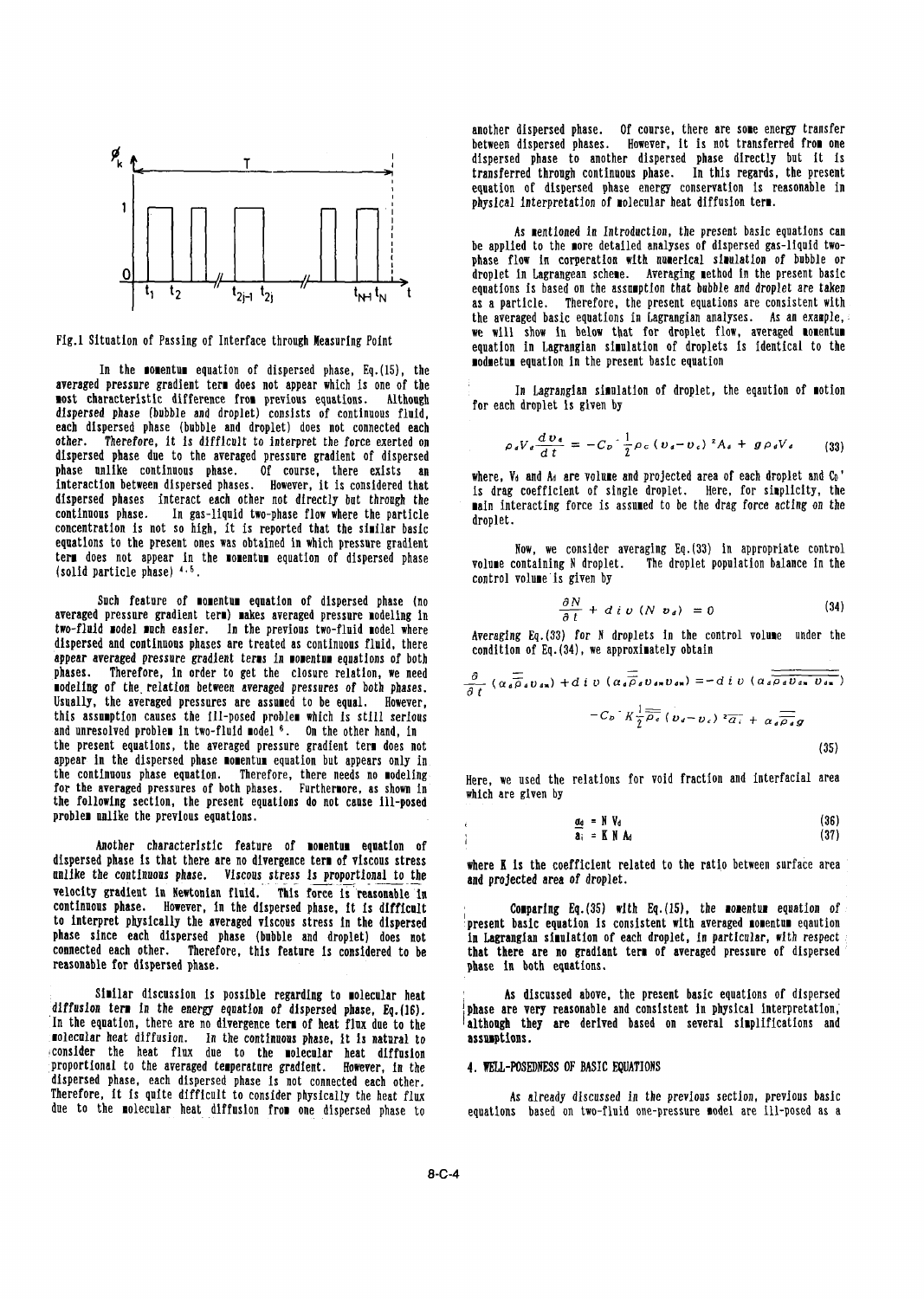are equal  $5.6$ . On the other hand, in the present basic equations, the averaged pressure gradient term does not appear in dispersed to quadratic equation in regard to  $\lambda$ . This equation is expressed<br>phase momentum equation. The detailed discussion about the well-<br>phase momentum equation. phase momentum equation. The detailed discussion about the well*posedness of arious two-phase flow systems* (gas-11quid, gas-solld and liquid-solid flows) was carried out <sup>5</sup>. The result showed that  $\rho_d \alpha_s (\lambda + v_s)^2 + \xi \rho_s \alpha_s (\lambda + v_s)^2 = 0$  (46) the basic equations of gas-solid flow  $4.5$  which is very similar to the present basic equations are always well-posed  $5$ . Therefore, the problem basic equations are always well-posed 5. Increase, In the In the previous basic equations based on one pressure two-fluid model,<br>the problem of III-posedness is expected to be avoidable in the alisoriminant for *present basic* equations. In order to confirm this, the mathematical *ithe discriminan*<br>
foatures of previous and present basic equations are analyzed in this  $\xi = 1$  in Eq.(46). features of previous and present basic equations are analyzed in this section.<br> $D=-\rho_{d}\rho_{e}\alpha_{d}\alpha_{s}(v_{d}-v_{c})^{2}$  (47)

The problem of ill-posedness is mainly related to the averaged This eqaution indicates that the eigenvalue A becomes real only when<br>Corrected Therefore, when we analyze this problem it This eqaution indicates that the eige pressure gradient term. Therefore, when we analyze this problem, it is sufficient to treat the conservation equations of mass and momentum  $\mu_{(48)}$ for both phase. Furthermore, the Ill-posed problem of the equation without diffusion term Is related only to the differential terms In nium with the basic equations. In view of the contractions of the contract the basic equations based on one pressure two-fluid<br>the basic equations. In view of these, here, we treat the basic and and are ill-posed for ordin equations of mass, and momentum equations, Eqs.(14), (15), (26) and and model are Ill-posed for ordinary two-phases for ordinary two-phases are different. (27) neglecting nondifferential terms in these equations. Moreover, for simplicity, we consider the one dimensional case (x direction as  $\frac{1}{100}$  on the other hand, in the basic equations for dispersed flow<br>flow direction) with the assumption of both phases being (derived here, putting incompressible. The basic equations under these assumptions are given by  $a_1 \propto (2 + n_1)^2 = 0$  (49)

(mass)

\n
$$
\frac{\partial \alpha_d}{\partial t} + v_d \frac{\partial \alpha_d}{\partial x} + \alpha_d \frac{\partial v_d}{\partial x} = 0
$$
\n(50)

\n(50)

$$
\frac{\partial \alpha_{\epsilon}}{\partial t} + v_{\epsilon} \frac{\partial \alpha_{\epsilon}}{\partial x} + \alpha_{\epsilon} \frac{\partial v_{\epsilon}}{\partial x} = 0
$$
\n(39)

$$
\frac{\partial v_d}{\partial t} + v_d \frac{\partial v_d}{\partial x} = -\frac{\xi}{\rho_d} \frac{\partial P}{\partial x}
$$
 (40) As shown in above discussion

$$
\frac{\partial v_{\epsilon}}{\partial t} + v_{\epsilon} \frac{\partial v_{\epsilon}}{\partial x} = -\frac{1}{\rho_{\epsilon}} \frac{\partial P}{\partial x}
$$
 (41)

When we put  $\xi=0$  in eq.(41), Eqs.(38) through (41) correspond to the present basic equations. On the other hand, when we put  $\xi=1$  in eq.(41), Eqs.(38) through (41) correspond to the previous basic equations. Considering  $\frac{1}{2}$  corresponding 5. CONCLUSIONS

$$
\alpha_{\ell} + \alpha_{\ell} = 1 \tag{42}
$$

Eqs.(38) through (41) can be rewritten in term of  $f = (\alpha_d, P, v_d, v_c)^T$ 

$$
\begin{pmatrix} 1000 \\ -1000 \\ 0010 \\ 0001 \end{pmatrix} \frac{\partial f}{\partial t} + \begin{pmatrix} v_t & 0 & \alpha_t & 0 \\ -v_t & 0 & 0 & \alpha_t \\ 0 & \xi / \rho_t & v_t & 0 \\ 0 & 1 / \rho_t & 0 & v_t \end{pmatrix} \frac{\partial f}{\partial x} = 0 \qquad (43)
$$

be given by heat flux term due to molecular diffusion do not appear.<br>be given by

$$
A \frac{\partial f}{\partial t} + B \frac{\partial f}{\partial x} = 0 \tag{44}
$$

Equations  $(38)$  through  $(41)$  become hyperbolic or well-posed when the eigenvalue of Eq. (44) which is denoted by  $\lambda$  is real and become ellipic The mathematical characteristic of obtained basic equations<br>an ill posed when his imaginary his given as a root of equation are examined and the r or Ill-posed when  $\lambda$  is imaginary.  $\lambda$  is given as a root of equation

$$
\det\left(A\,\lambda+B\right)=0\tag{45}
$$

initial value problem when we assume averaged pressures of both phases Here, it should be noted that the matrix A in Eq. (44) is a singular<br>are equal 5.6. On the other hand, in the present basic equations **antitude in a** m

$$
\rho_{\ell}\alpha_{\ell}(\lambda+\nu_{\ell})^2+\xi \rho_{\ell}\alpha_{\ell}(\lambda+\nu_{\ell})^2=0
$$
 (46)

$$
D = -\rho_d \rho_c \alpha_d \alpha_c (v_c - v_c)^2 \tag{47}
$$

$$
v_{\epsilon} = v_{\epsilon} \tag{48}
$$

$$
\rho_{\lambda} \alpha_{\lambda} (\lambda + \nu_{\lambda})^2 = 0 \tag{49}
$$

$$
\lambda = -v_d \tag{50}
$$

As shown in this equation, the eigenvalue for the present basic **9) equations is always real which means the basic equations are always**<br>well-posed as an initial value problem.

*a*<sub>2</sub>) **a** As shown in above discussions, the present basic equations where the dispersed phase Is treated as a particle constitute **mathematically reasonable equation system and considered to be more** appropriate for the analyses of dispersed flow such as bubbly and droplet flow compared with previous basic equations based on one pressure two-fluid model.

*(42)* Averaged basic equations of mass, momentum and energy conservations were derived for gas-liquid dispersed two-phase flow<br>*v<sub>c</sub>*)<sup>7</sup> based on the simplified and reasonable assumptions. The obtained by equations are shown to have the physically and mathematically<br>by reasonable characteristics.

Starting from the local instant basic equations for gas-liquid two phase flow, the time averaged basic equations for dispersed phase are obtained based on the assumption that the physical quantities within each dispersed phase are uniform and each dispersed phase Is treated as a particle. In the obtained basic equations, the averaged pressure gradient term, the averaged viscous stress term, and averaged When we denote the first matrix by A and the second by B, Eq.(43) can pressure gradient term, the averaged viscous stress term, and averaged<br>heat flux term due to molecular diffusion do not appear. The averaged physical quantities are shown to be given by the value at<br>*A*  $\frac{\partial f}{\partial t} + B \frac{\partial f}{\partial x} = 0$  interface. These results are very reasonable in physical interpretation of each term and in relating each averaged term to the practical easurements In experiments.

given by a shown to have always real eigenvalue and well-posedness as an are shown to have always real eigenvalue and well-posedness as an are shown to have always real eigenvalue and well-posedness as an are shown to have (45) pressure two-fluid model usually shows ill-posedness.